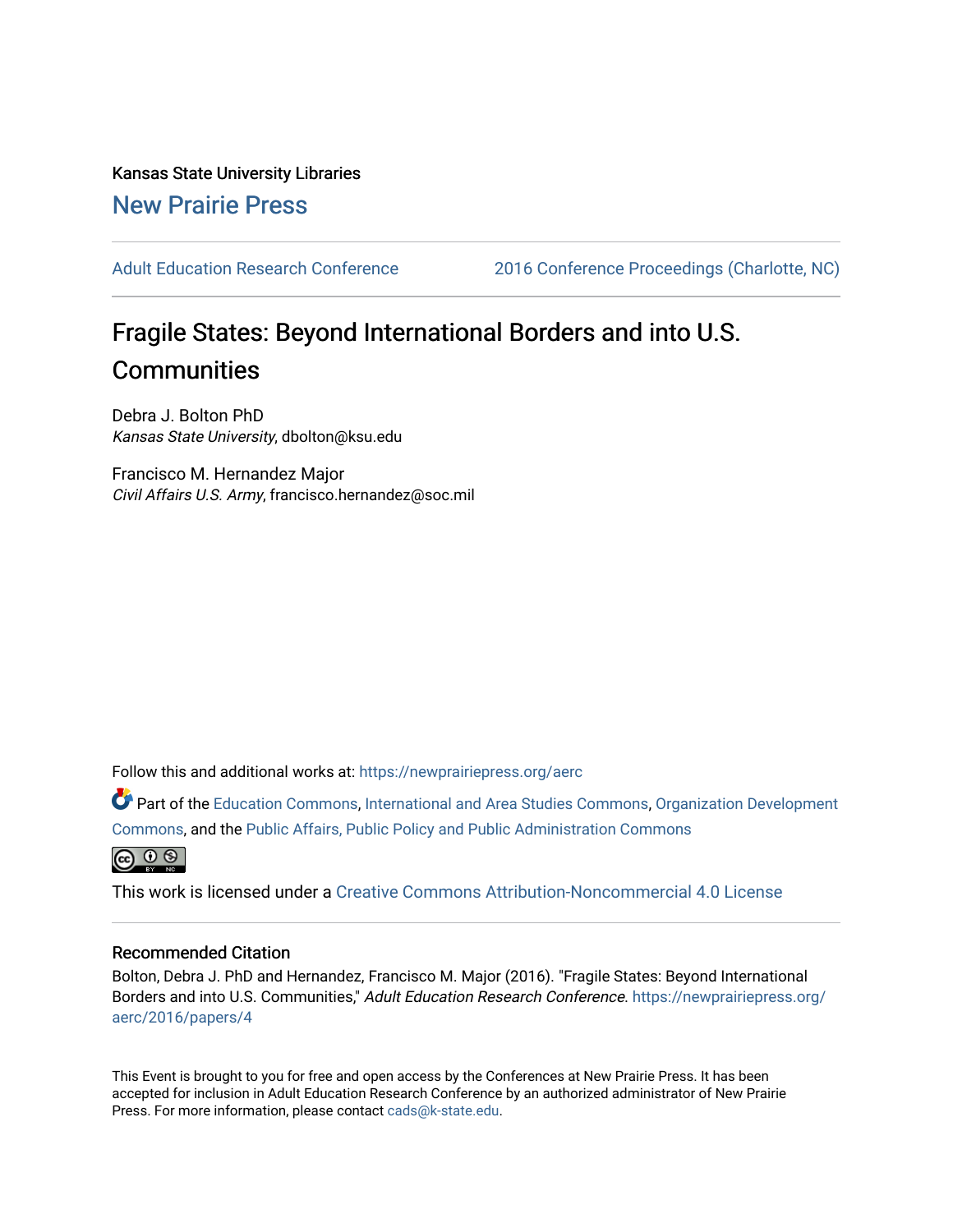#### **Fragile States: Beyond International Borders and into U.S. Communities**

Debra J. Bolton Kansas State University Francisco M. Hernandez Civil Affairs U.S. Army

**Abstract**: "Fragile States Indicators", used worldwide, were applied to U.S. communities with high poverty. Theories, literature and data gave rise to a model that could be applied to families and institutions with implications for adult education.

**Keywords:** fragile states, poverty, social justice, culturally relevant practice

#### **Introduction**

The greatest impacts stemming from ongoing global conflicts are *forced migrations* of affected human populations. Forced migrations include displacements because of persecution, armed conflict, generalized violence, human rights violations, natural or environmental disasters, famine, ineffectual governments, and lack of financial opportunities (Baker, 2014; Goetz, & Rupasingha, 2007). Human displacement caused by conflict is the highest on record since World War II. According to World Bank (2014), "forced displacement" is typically viewed as a humanitarian issue, but also has economic, social, political, and environmental impacts on places of origin and receiving communities (Dozi and Valdivia, 2005). Research on the impact of forced migration on those families and communities affected by conflict, violence, and poverty needs further refinement (Bolton & Dick, 2013), and policies need to be enacted that will mitigate, reduce and prevent outbreaks of violence, conflict, and/or poverty (Hernandez & Wright, 2015).

Of the many indicators driving violence and conflict, those most notable in the context of this paper include loss of state legitimacy, extreme poverty and gender inequality. A states' inability to provide the essential needs of its citizens, such as protection, the ability to earn/maintain an acceptable standard of living /quality of life, significantly damages the credibility of government institutions with local populations. Projections for 2015 estimate that 50% of "Fragile States" populations live on/under \$1.25USD a day, which data suggest, significantly increases the likelihood of violence, poor health, low educational attainment, and armed conflict as a result of extreme poverty (Baker, 2014; Flora & Flora, 2015; Hernandez & Wright, 2015). While this level of extreme poverty sounds like a global issue tied only to failed or failing states, millions of families and households in the United States are feeling the effects of fragility as well; living in impoverished conditions (Woolcock & Narayan, 2000). In communities with high poverty, loss of employment, assets, and/or income can effectively put families into "fragile states" conditions, making them vulnerable and more at risk of negative behavioral responses (Hernandez & Wright, 2015, Bolton & Dick, 2013, and Dozi & Valdivia, 2005). Fragile States Index (Fund for Peace, 2015) looks at social, economic, and political/ military indicators to measure human well-being. This paper explores "fragile states indicators", used by government and non-government organizations worldwide and applies those concepts to U.S. communities with high poverty. From this, the authors propose a framework for Adaptive and Culturally-Relevant Practices targeted at individuals, communities, and institutions as a guide for what could work to help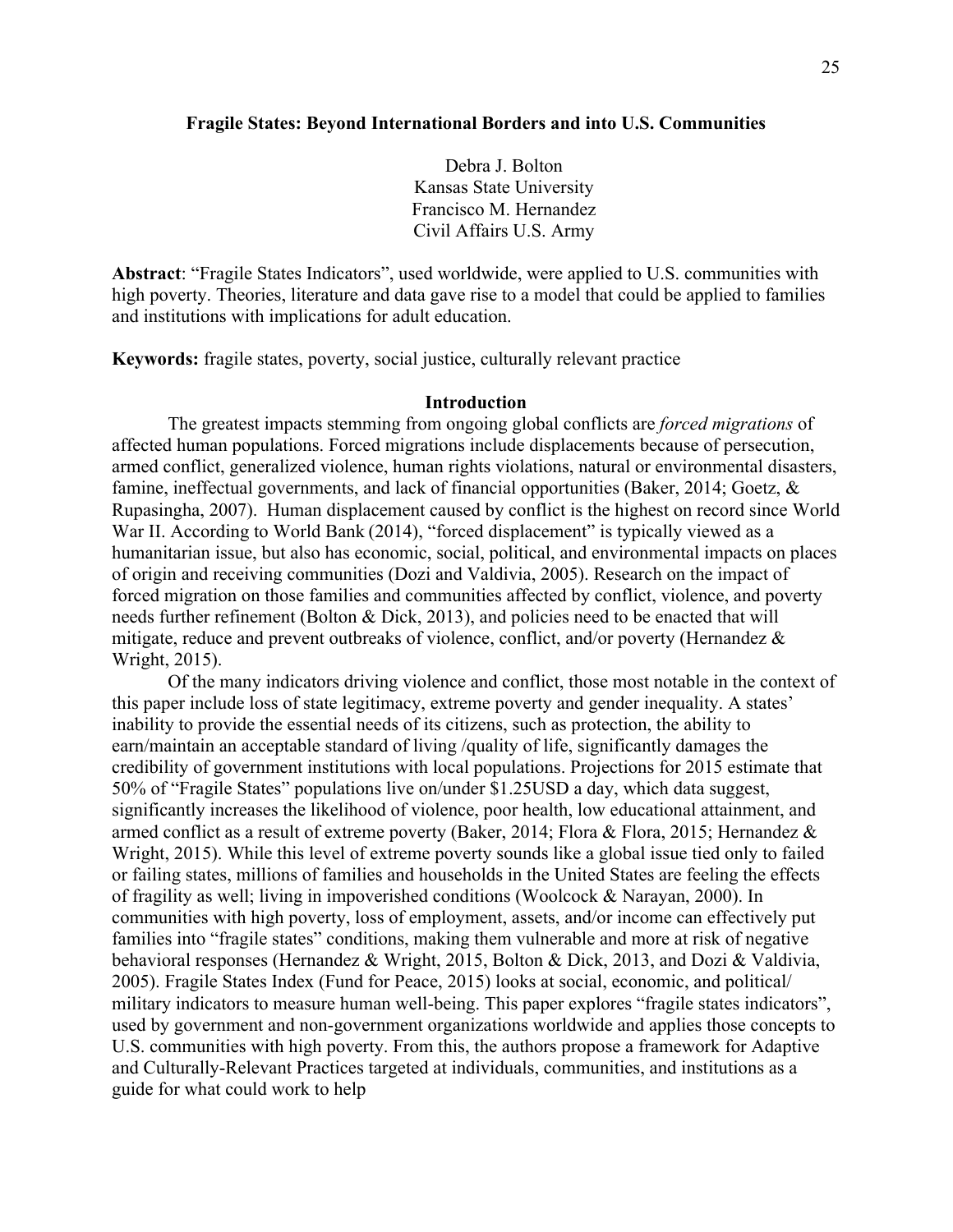move families out of a state of fragility and toward a quality of life that reflects selfactualization.

#### **Lierature Review**

A *fragile state*, as described by Dr. Pauline Baker (2015), fails to carry out basic governing functions, manage pressures/shocks to the system, and fails to be responsive to changing social dynamics of its citizens. Today, we see government failures (from local to national levels) to provide adequately (perceived) legitimate policing and justice functions, economic opportunities and inclusive social programing/policies, all of which drive *fragility*. A majority of data in the Fragile State Index, analyzed by the International Development Community working in underdeveloped/fragile countries, show that these same indicators can be applicable within rural and/or underdeveloped U.S. communities. Baker also notes a 2015 Mercy Corps study, stating that though poverty, specifically, does not necessarily correlate to violence. However, poverty, coupled with injustice, tends to lead to discrimination, disenfranchisement, corruption and economic deprivation; drivers of fragility and indicators of fragile states (Baker, 2015). In looking at programing to target those most at-risk populations, we must consider programs to improve economic growth and inequality, which encompass the subset – injustice. Economic growth programs to improve quality of life within homes and communities tend to increase stability, and programs to reduce inequalities improve resiliency. (Baker, 2015).

The United States continues its grown in ethnic and cultural diversity, which poises it to become minority-majority by 2043 (Hernandez & Bolton, 2015 and Silva, 2015). We must identify a means to reach those fragile states within U.S. borders or risk further disenfranchisement. While education, formal and informal, continue to be strong partners to develop fragile communities (King, 2000), another approach gaining wide acceptance, in international development circles, is increased collaboration with the private sector, particularly companies/organizations practicing corporate social responsibility, or CSR (Wright & Hernandez, 2015 and Hernandez, 2016). As private industry leaders and organizations look to new programs/markets in which to expand, shared-value ("win-win") approaches, it presents tangible benefits to all stakeholders and shows an ability to provide sustainable growth and vitality across various development sectors. Internationally, U.S. government organizations are increasingly reliant upon the private sector to help meet developmental objectives; such as reducing violence, poverty and security threats. By looking inside U.S. borders, the application of similar approaches by local governments for the benefit of its populace could provide those shared-value approaches and returns of investments between government, community and business (Hernandez, 2016). The creation of these partnerships and value-chains build (the necessary) trust for successful implementation, while also increasing opportunities for other programing, such as those targeting other at-risk areas, i.e. education, health, security and justice, to be successful. As we look to new ways to promote community resilience and combat fragility, we must *not* discount or look away from what has demonstrated to be successful in the international community.

#### **Methods**

In a mixed-methods approach, we examined literature and analyzed multi-lingual research to determine fragility in rural and urban communities with high immigrant populations, high poverty, and challenged social integration. Data came from international development research, families in communities' research, localized multi- lingual/quantitative research, and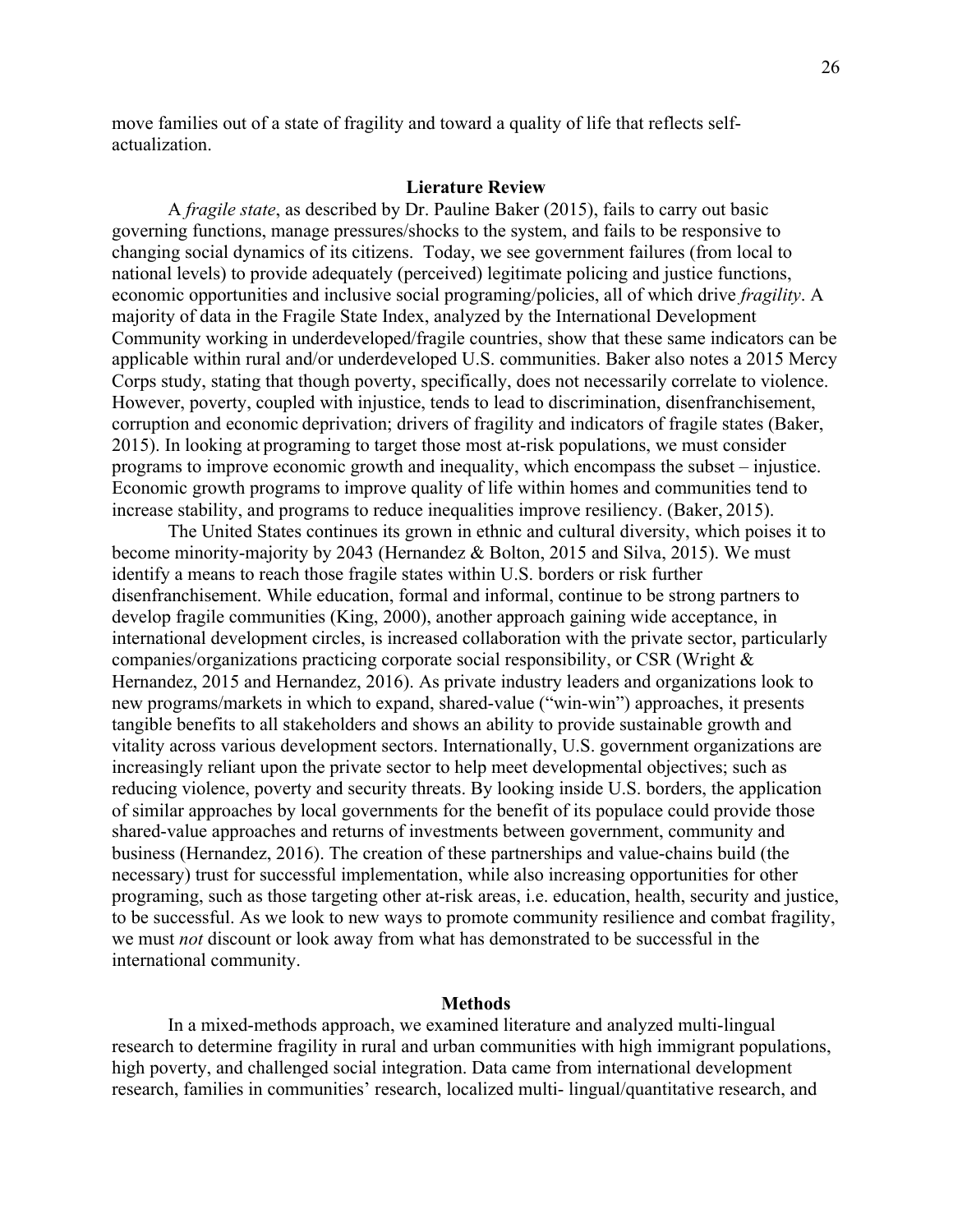analyses on international data sets. Literature review content analyses was qualitative as we looked for items related to *fragile states*, emigrating families to the U.S. coming from those *fragile states*, and immigrants' ability to adapt to new environments according to localized studies in rural areas. We also reviewed the approaches that non-governmental entities are taking to bridge research with application/practice.

#### **Preliminary Results**

While *fragile states* are associated mostly at a country level application, looking at how family dynamics are impacted within fragile settings is also reasonable. Limited or lack of employment/income generating opportunities, social isolation, poor health, and barriers to educational opportunities put families at risk, cause stressors, and contribute to environmental shocks for families. These experiences, at the family and/or community level, creates a *fragile state*. "Shocks" can be a sudden loss of a job (micro) or implementation/change of a national policy (macro). Based on preliminary analyses, we see limitations in the current research and practice, which can be judgmental or fault- finding in the at-risk communities (Hero, 2007). The Fragile States Index has a great foundation for identifying the factors that make fragile societies (Baker, 2014; World Bank, 2011). From a family scientist's point of view, however, the indices do not take into consideration all the spheres of influence (Bronfenbrenner, 1986) down to the individual. There is more consideration of the state or community as a whole. We found that Philanthropic organizations utilize approaches, as do businesses practicing CSR, to benefit those populations challenged by the environment of living within a fragile state, offering opportunities to better health, education and economic conditions of those in greatest need.

#### **Implications and Future Directions for Adult Education**

National security strategies, international development agendas, and educational outcomes are designed to mitigate and prevent the socio-economic challenges faced by millions of families who continue to face poverty because of conflict or violence, government corruption (or inability to govern effectively), displacement and poverty that have marked the beginning of the 21st century. In an effort to combat fragility with targeted programming, we not only have opportunities, but have obligations to support those families as they attempt to maintain or reestablish their wellbeing; fit into community dynamics; and increase their resiliency to outside stressors and shocks. Educators can help to shape environments to mitigate fragility in the future by targeting external and internal environmental factors and conditions that confront/mitigate risk factors. Adult education programs and policies could address those interventions that decrease fragility and further support social justice.

In effort to overcome the factors influencing conflict leading to community-level "fragile states", policy makers and program developers/deliverers have thus far utilized various approaches based on the desired outcomes and objectives of varying stakeholders. Efforts can be strengthened with human domain-centric, long-term programs targeting those families and communities most at risk of being negatively affected by shocks and stressors to their environments. Concentrated attempts would also help to build resiliency while providing economic opportunities.

Though the desired end-states vary, the global objective remains the same: Promote well-being and peace, and engage citizens by giving them tools to overcome those factors influencing conflict, violence, poor health, low education, and lost opportunities.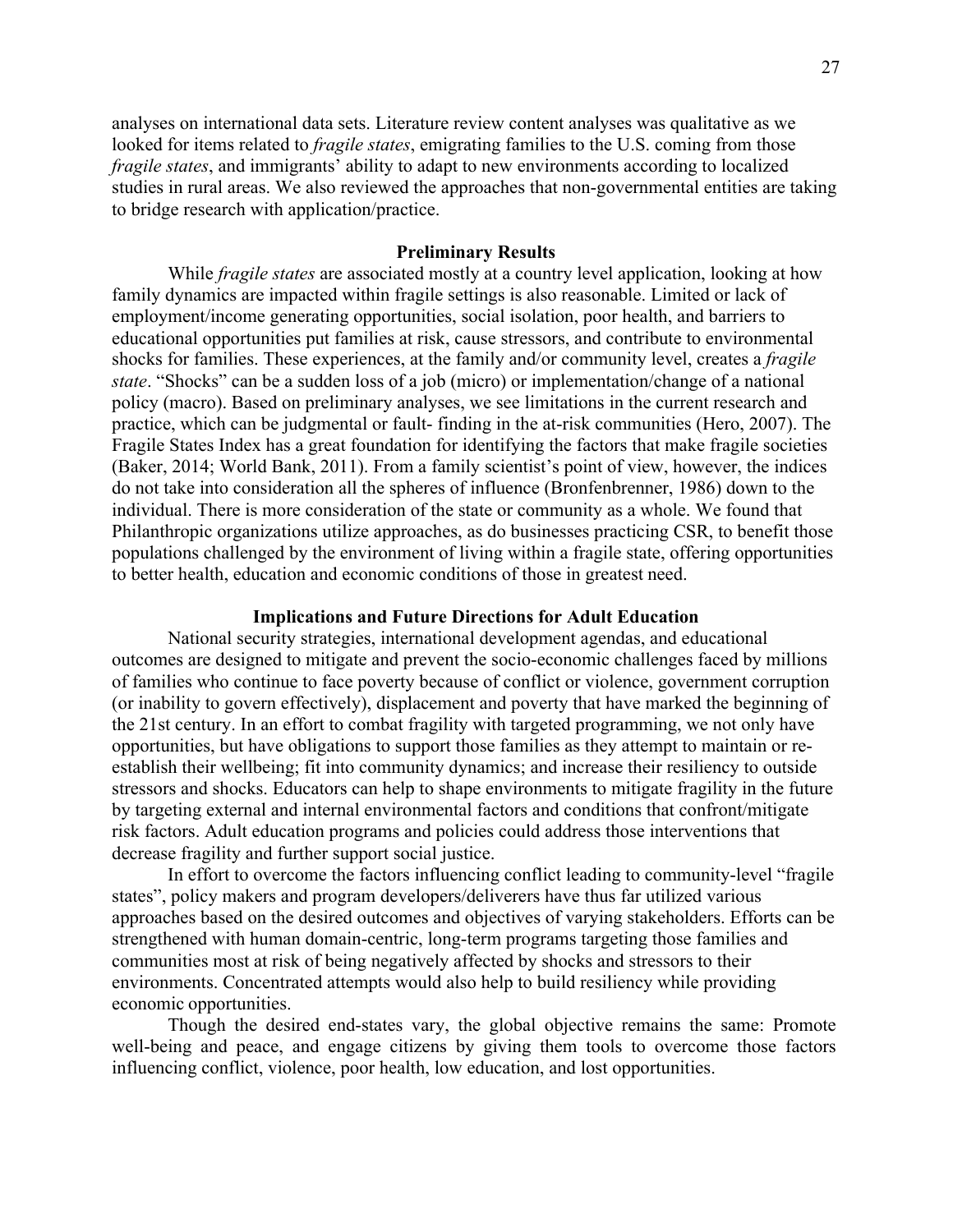Recommendations: 1) More collaboration must happen between families and other social researchers, governmental and non-governmental entities to get the true picture of well-being; 2) We suggest more multi-lingual research be done at the local level so that families can play a role in telling the researcher how migration, forced or political, has affected them on a family level, and 3) Consider the development of new frameworks or theory that address adaptive and culturally relevant practices by practitioners with a social mobility outline for families and communities.

Impacts on Adult Education: In the interest of social justice, we look at the recommended model and movement toward adaptive and relevant practices as a form of Transformational Learning (Freire, 2000; Mezirow, 2000; & Corely, 2003) as it applies to supportive living and learning environments, engaged civic life, empowerment, resilience, and self-awareness. If the model of adaptive and culturally relevant practices and the concept that illustrates families and individuals living in a "fragile state" are used as frameworks, we may better understand barriers that impede learning in an adult education setting. Thusly, we become better equipped to increase learning outcomes for adult learners.

# **Proposed Framework for Adaptive and Culturally-Relevant Practices**

## Principles of Approach

- Relevance to need for self-actualization and upward mobility to prevent or mitigate social injustice, poverty, and poor health and educational outcomes
- Partnerships between individuals, communities, institutions (government sponsored and private sector)
- Acceptable levels of acculturation and/or integration by "minority" populations
- Continuity through Adaptive and Culturally-Relevant Practices

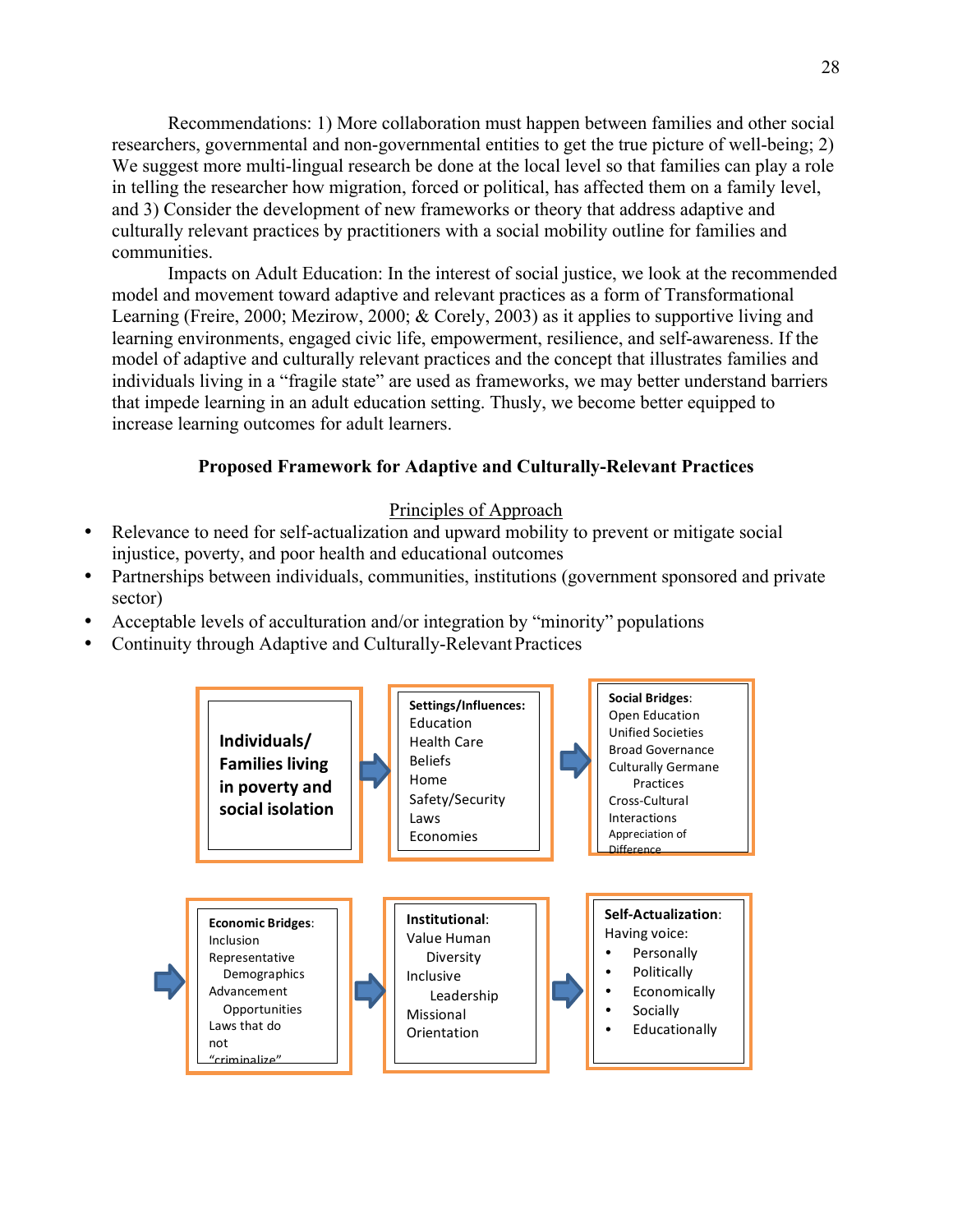## **Outcomes**

- Risk factors for social, political, academic, and economic failures decrease
- Individuals integrate with value-chains and provide skilled labor relevant to market demands
- Laws and policies do not "minoritize" or criminalize citizens, rather they promote and provide security and justice
- Individuals and families integrate fully into their communities as active participatory me

## **References**

- Baker, Pauline H. (2014). Exploring the Correlates of Economic Growth and Inequality in Conflict Affected Environments Fault Lines and Routes of Recovery. CAI Press.
- Baker, Pauline H. (2015). State Fragility and Resilience: Exploring the Correlates of Economic Growth and Inequality in Conflict Affected States. The World Bank Technical Workshop, "Beyond a List," Understanding Fragility and Measurement, CAI Press.
- Bolton, Debra J., and Dick, S. (2013). *Finney County Community Assessment Fact Book.* Lulu Press.
- Dozi, Pedro & Valdivia, C. (2005). Vulnerabilities and Economic Wellbeing of Hispanics in Non-Metro Missouri. American Agricultural Economics Association Annual Meeting, Providence, RI.
- Easterling, D., Foy, C. G., Fothergill, K., Leonard, L., and Holtgrave, D.R. (2007). Assessing Social Capital in Kansas: Findings from quantitative and qualitative studies. Retrieved January 27, 2010 from http://www.khi.org/news/2007/nov/12/kansas- 2006-socialcapitalreport/?research.pdf
- Flora, Cornelia B., and Jan L. Flora. (2015)*. Rural Communities: Legacy + Change.* 5th Ed. Boulder: Westview Press.
- Gates, Bill, and Melinda Gates. (2015). Our Big Bet for the Future: Gates Annual Letter. Bill and Melinda Gates Foundation.
- Goetz, S. J., and Rupasingha, A. (2007). Social and political forces as determinants of poverty: A spatial analysis. *The Journal of Socio-Economics*, *36*, 650-671.
- Hero, R. (2007). Racial diversity and social capital: Equality and community in America. New York: Cambridge University Press.
- Hernandez, Francisco M. (2016). Private Sector Participation and Support of Development Objectives. Manuscript submitted for publication.
- Hernandez, Francisco M., and Bolton, D. J. (2015). Moving Up: Communities, Institutions and Plural Societies. University of Missouri, Cambio de Colores 2015 Annual Conference Proceedings.
- Hernandez, Francisco M., and Wright, J. W., Jr. (2015). Determining Human Capital Impacts on Economic Growth. *Journal of Economics and Sustainable Development*, Vol. 6, No. 6.
- International Displacement Monitoring Centre. (2014). Global Overview: People Internally Displaced by Violence and Conflict. Norwegian Refugee Council.
- Michel, James. (2014). Linking Growth and Governance for Inclusive Development and Effective International Cooperation. *Trends in Global Development*, Creative Associates International.
- Pérez, E. O. (2009). Lost in Translation? Item Validity in Bilingual Political Surveys. *The Journal of Politics, 71*, 1530-1548.
- The Partnering Initiative. (2011). *Partnerships for Education*. Retrieved January 23, 2015 from http://thepartneringinitiative.org/research-and-learning/partnerships-for-education